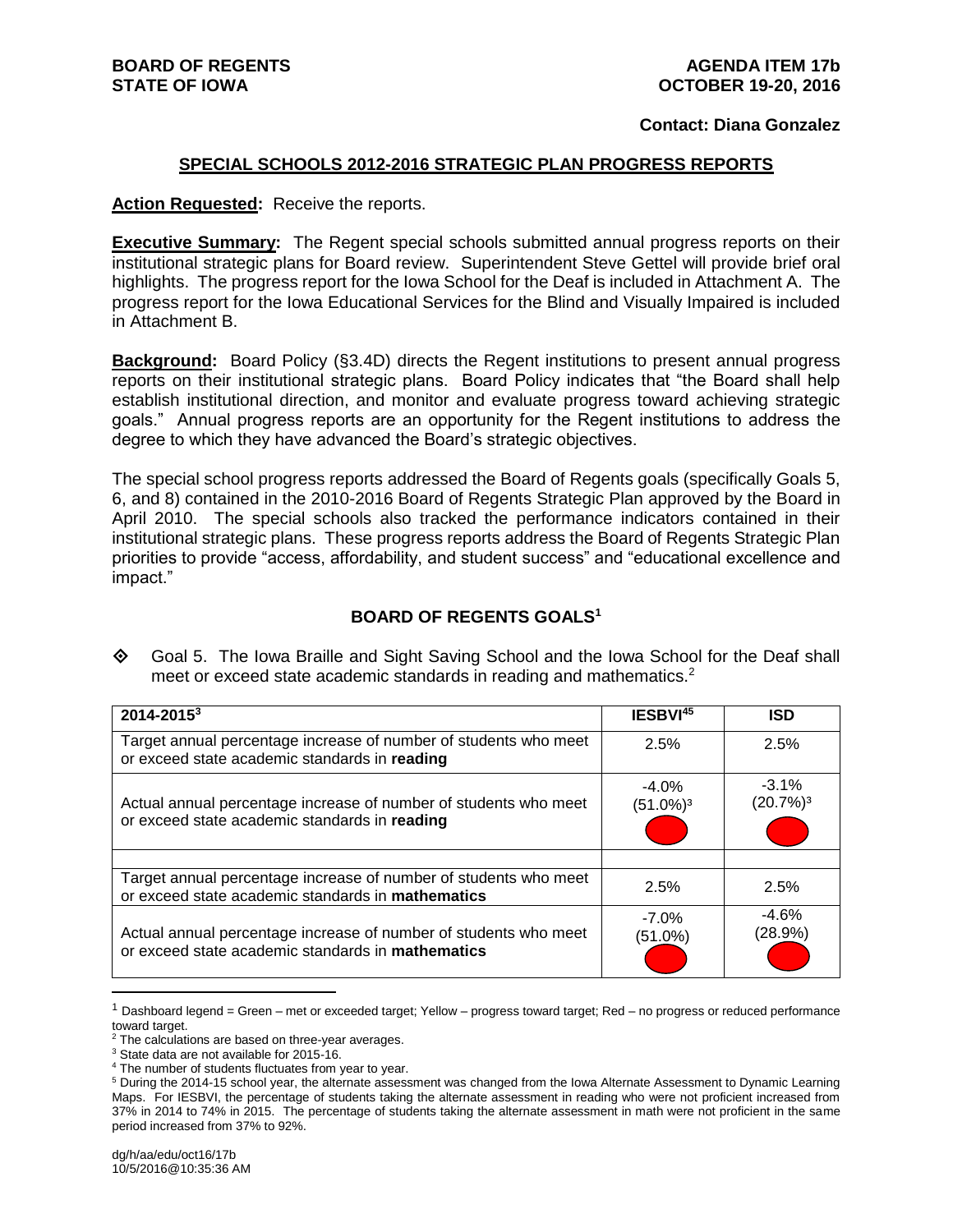### **BOARD OF REGENTS**<br>**STATE OF IOWA AGENDA ITEM 17b STATE OF IOWA**

 Goal 6. Iowa's public universities and special schools will demonstrate that their student outcomes assessment programs help students achieve identified learning goals.

| 2015-2016 - IOWA EDUCATIONAL SERVICES FOR THE BLIND AND VISUALLY<br><b>IMPAIRED</b>                                                                                                                                                                                                                                                                                                                                                                                                                                                                                                                                                                                                                                                                                                                                                                                                                                                                                                                                                                                                                                                                                                          | <b>Progress</b> |
|----------------------------------------------------------------------------------------------------------------------------------------------------------------------------------------------------------------------------------------------------------------------------------------------------------------------------------------------------------------------------------------------------------------------------------------------------------------------------------------------------------------------------------------------------------------------------------------------------------------------------------------------------------------------------------------------------------------------------------------------------------------------------------------------------------------------------------------------------------------------------------------------------------------------------------------------------------------------------------------------------------------------------------------------------------------------------------------------------------------------------------------------------------------------------------------------|-----------------|
| Has a student outcomes assessment plan been developed for IESBVI? Describe the<br>participative process that was used to develop the plan.                                                                                                                                                                                                                                                                                                                                                                                                                                                                                                                                                                                                                                                                                                                                                                                                                                                                                                                                                                                                                                                   |                 |
| Student outcomes assessment plans continue to be at varying stages of development and<br>implementation in two focus areas; early childhood outcomes and Braille. Outcomes<br>assessment in the focus areas of achievement in reading and mathematics, transition, and<br>expanded core curriculum have been fully developed and implemented. Faculty and other<br>leadership personnel conduct periodic meetings to analyze data and make<br>recommendations for improvement in the three focus areas that were developed. The<br>Department of Education has never released a method for analyzing data from the Early<br>Childhood Outcomes (ECO) survey. Assessment of Braille outcomes have been<br>suspended due to changes in the Braille code and a lack of a valid assessment tool as<br>described further in this document. Statewide achievement data for reading and<br>mathematics has been provided by the Department of Education but because it must be<br>matched and pulled from a state data base on an individual student basis, is a year in<br>arrears.                                                                                                                |                 |
| Have targets been established for collecting and using assessment results? Describe the                                                                                                                                                                                                                                                                                                                                                                                                                                                                                                                                                                                                                                                                                                                                                                                                                                                                                                                                                                                                                                                                                                      |                 |
| targets and the process for collecting and using assessment results.                                                                                                                                                                                                                                                                                                                                                                                                                                                                                                                                                                                                                                                                                                                                                                                                                                                                                                                                                                                                                                                                                                                         |                 |
| Plans for each area include purpose, goal, accountability measure, target, data collection<br>and organization, data decision-making, and action plan. All plans with the exception of<br>the ECO were developed to at least the level of collecting and analyzing baseline data to<br>establish targets. Targets were set for Braille, achievement in reading and mathematics,<br>transition and expanded core curriculum.                                                                                                                                                                                                                                                                                                                                                                                                                                                                                                                                                                                                                                                                                                                                                                  |                 |
| Describe the ongoing student outcomes assessments included in the plan.                                                                                                                                                                                                                                                                                                                                                                                                                                                                                                                                                                                                                                                                                                                                                                                                                                                                                                                                                                                                                                                                                                                      |                 |
| Student assessment varies with each focus area. For achievement in the areas of reading<br>and mathematics, the assessment tools used are the Iowa Assessment, Iowa Test, or Iowa<br>Alternative Assessment. National percentile rank scores are used with proficiency levels<br>established by the lowa Department of Education. Students are assessed at grades 3-8<br>and 11 in reading and mathematics; and grades 5, 8, and 11 in science. For Braille, the<br>Assessment of Braille Literacy Skills (ABLS) was used to assess functional literacy,<br>emergent literacy, and academic literacy. An annual assessment of all students receiving<br>Braille instruction was reported through the 2013-24 school year. For early childhood, the<br>use of the Early Childhood Outcomes (ECO) for measuring student progress has not been<br>developed by the core curriculum, progress toward greater independence as measured by<br>outcomes on Individual Education Programs (IEPs) goals is used. For transition, a<br>document review process is used to ensure effective transition plans are in place by<br>meeting the Indicator 13 elements of the Part B State Performance Plan. |                 |
|                                                                                                                                                                                                                                                                                                                                                                                                                                                                                                                                                                                                                                                                                                                                                                                                                                                                                                                                                                                                                                                                                                                                                                                              |                 |
| Has the student outcomes assessment plan been implemented and communicated<br>throughout the campus?                                                                                                                                                                                                                                                                                                                                                                                                                                                                                                                                                                                                                                                                                                                                                                                                                                                                                                                                                                                                                                                                                         |                 |
| The establishment and communication of three focus areas (ECC, transition, and student<br>achievement in reading and mathematics) has been communicated to all faculty and staff<br>through professional development activities at the beginning of the school year.<br>Information and data, when available, were shared with faculty in each of the focus areas.<br>Action plans are being developed and will articulate additional measures to be taken by the<br>faculty to advance achievement toward the targets.                                                                                                                                                                                                                                                                                                                                                                                                                                                                                                                                                                                                                                                                      |                 |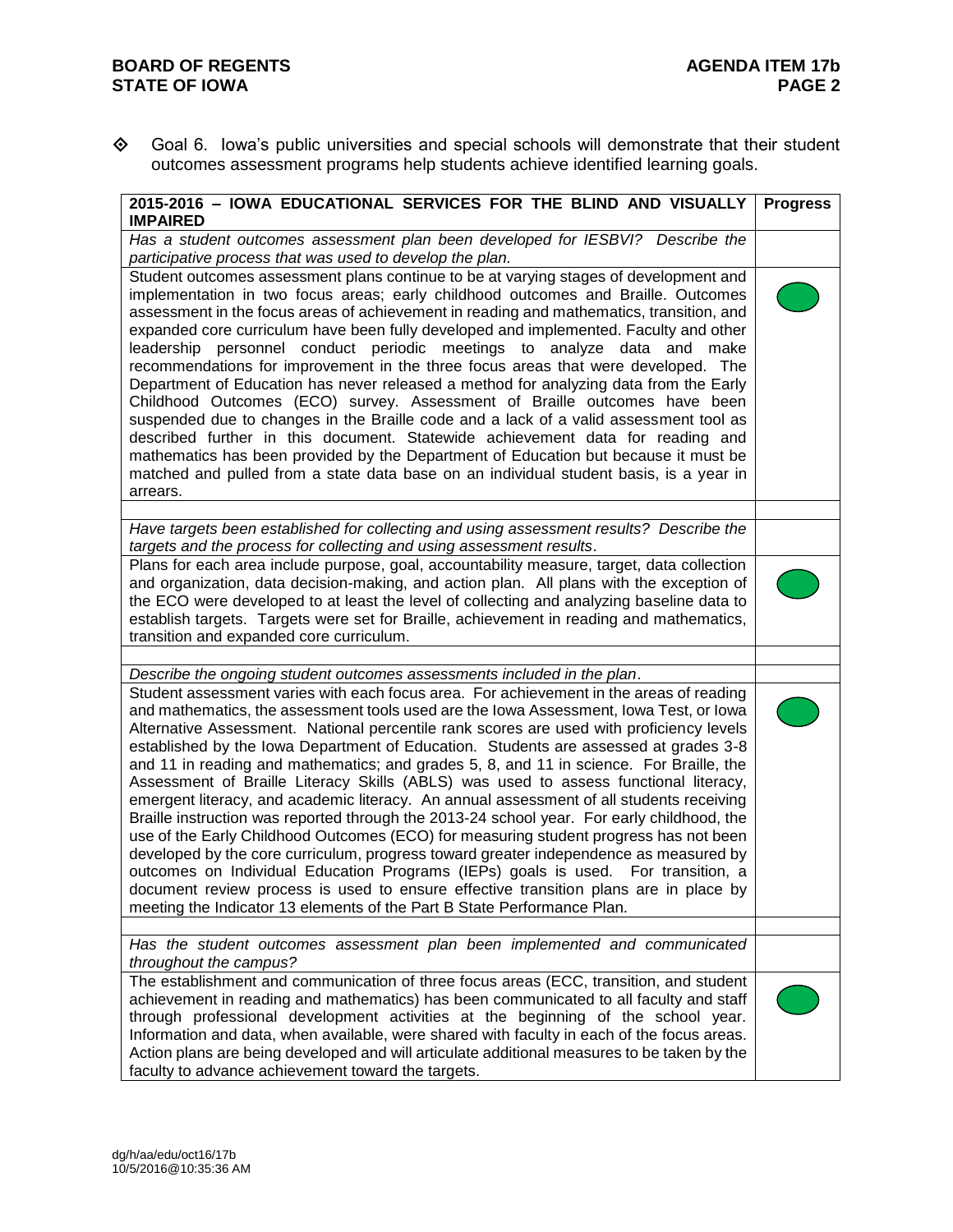| 2015-2016 - IOWA SCHOOL FOR THE DEAF                                                             | <b>Progress</b> |
|--------------------------------------------------------------------------------------------------|-----------------|
| Has a student outcomes assessment plan been developed for ISD?<br>Describe the                   |                 |
| participative process that was used to develop the plan.                                         |                 |
| ISD has an assessment plan developed by faculty and school administration (principals            |                 |
| and superintendent). Outcomes assessments of student achievement and progress                    |                 |
| trends, as well as Individualized Education Program (IEP) progress for each student, are         |                 |
| included. Parents are also involved annually with the development of IEPs and review of          |                 |
| outcomes. During the 2013-2014 school year, the School Improvement Team led faculty              |                 |
| groups through development of an action plan for outcomes assessment. At the end of the          |                 |
| school year, teams made recommendations regarding data collection and sharing. Work              |                 |
| in these teams will continue during the 2016-2017 school year as a formal plan is                |                 |
| developed with added recommendations from a June 2016 AdvancED accreditation report.             |                 |
|                                                                                                  |                 |
| Have targets been established for collecting and using assessment results? Describe the          |                 |
| targets and the process for collecting and using assessment results.                             |                 |
| Annual assessment collection targets for ISD students include:                                   |                 |
| Northwest Evaluation Association Measures of Academic Progress three times<br>$\Rightarrow$      |                 |
| annually for students for whom it is appropriate from grades K-12;                               |                 |
| lowa Assessments once annually for all students for whom it is appropriate from<br>$\Rightarrow$ |                 |
| grades 3-12 (January); lowa Alternate Assessment for those who qualify in grades                 |                 |
| $3-11;$                                                                                          |                 |
| Specific speech/language tests for triennial evaluation in compliance with the<br>⇨              |                 |
| Individuals with Disabilities Education Act, including the Peabody Picture Vocabulary            |                 |
| Test for preschool through grade 8 and high school assessments in grades 9-12 and                |                 |
| other appropriate evaluations such as the Woodcock-Johnson assessment of                         |                 |
| educational progress;                                                                            |                 |
| ACT as arranged for students in grades 9-12;<br>⇨                                                |                 |
| COMPASS and ASSET as arranged for students in grades 9-12 for community<br>⇨                     |                 |
| college admission;                                                                               |                 |
| Teacher made tests for content understanding daily or weekly for all grades.<br>⇨                |                 |
| These assessment data are used to determine progress and identify areas that need extra          |                 |
| support or adjustments to instruction such as vocabulary or mathematics story problems.          |                 |
| All results are used for IEP, transition, and course of study planning for all grades.           |                 |
| Describe the ongoing student outcomes assessments included in the plan.                          |                 |
| ISD's plan includes these ongoing assessments for the areas of math and reading:                 |                 |
| Math. Math Expressions and ST Math Visual Instruction and Assessment for grades<br>⇨             |                 |
| K-4; Carnegie Learning;                                                                          |                 |
| ST Math Visual Instruction and Assessment for grades 5-12;<br>⇨                                  |                 |
| Carnegie Learning and ALEKS (Assessment and Learning in Knowledge Spaces for<br>⇨                |                 |
| Mathematics) for grades 5-12; and                                                                |                 |
| Teacher made tests for content understanding daily or weekly for all grades.<br>$\Rightarrow$    |                 |
| Reading. Reading Milestones placement tests and Fairview checklists are used in<br>⇨             |                 |
| $1st$ grade;                                                                                     |                 |
| Fairview Reading K-6;<br>⇨                                                                       |                 |
| ⇨<br>Making Meaning K-8 core;                                                                    |                 |
| $\Rightarrow$<br>Reading for Concepts 6-12;                                                      |                 |
| ⇨<br>Bedrock Literacy Bilingual Curriculum K-12;                                                 |                 |
| ⇨<br>Alternate Assessment Techniques for Reading (AATR) K-12;                                    |                 |
| $\Rightarrow$<br>Accelerated Reading K-12;                                                       |                 |
| Teacher made tests for content understanding daily or weekly for all grades.<br>$\Rightarrow$    |                 |
| Accelerated Reading, ST Math and ALEKS are all computerized assessment formats and               |                 |
| students are able to test via computer with immediate feedback about areas they need to          |                 |
| address with their teachers.                                                                     |                 |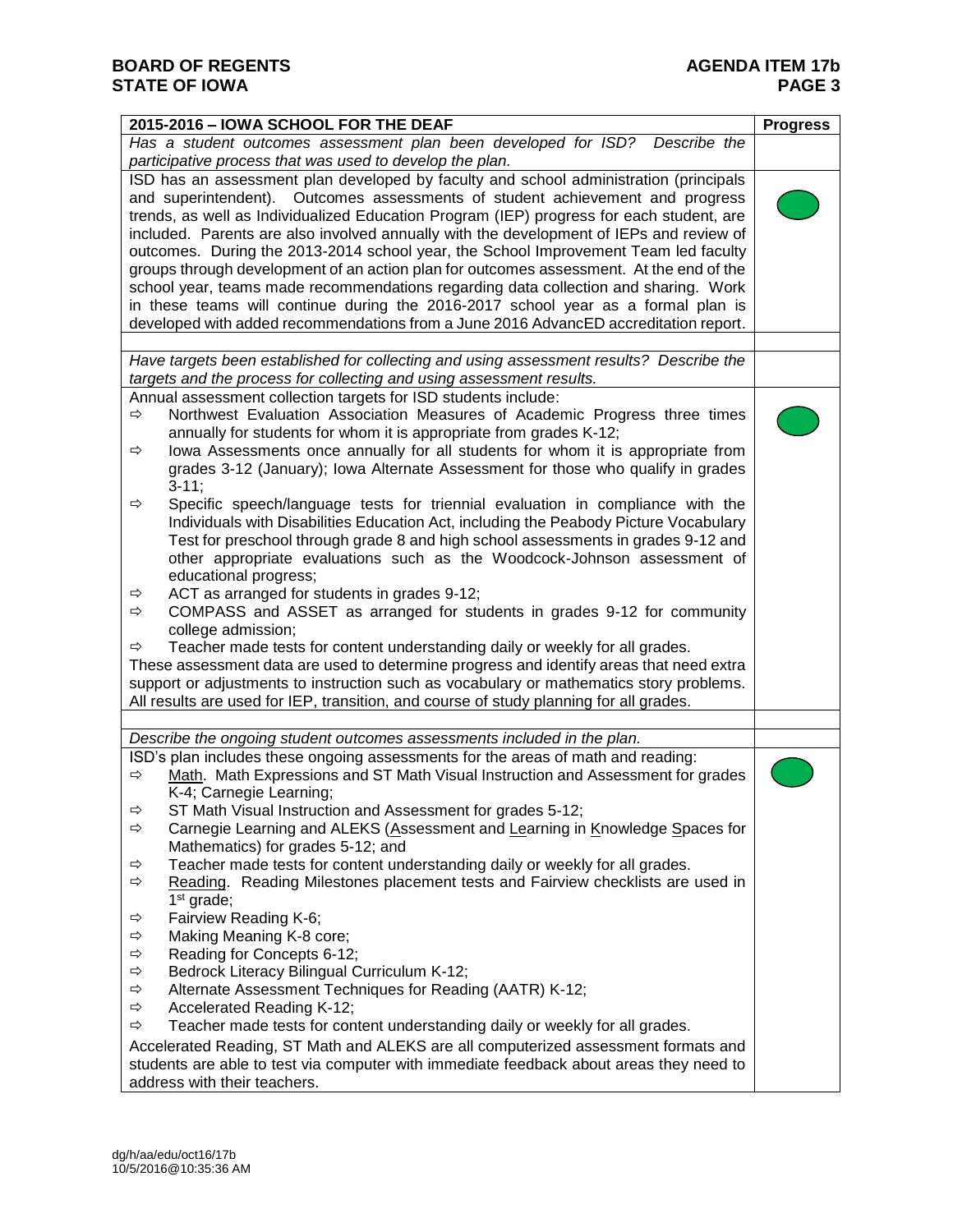*Has the student outcomes assessment plan been implemented and communicated throughout the campus?*

The student outcomes assessment plan has been implemented and communicated with all faculty, parents, and students with a special focus on involving students in their goal-setting for achievement testing and ongoing instruction and assessment. The plan has also been communicated to related service providers (e.g., speech and language therapists, teacher assistants, and local district/AEA personnel involved with students from their areas). The school improvement teams continued their work on the assessment plan during the 2015- 16 school year.

 $\diamond$  Goal 8. Iowa's public universities and special schools shall be increasingly efficient and productive.

The special schools benefit from purchasing savings and vendor negotiations conducted by the universities for goods and services, and jointly by the two schools whenever possible.

### **Institutional Strategic Plans**

Iowa School for the Deaf. There are four priorities in the Iowa School for the Deaf Strategic Plan:

- $\Rightarrow$  Ensure high quality educational opportunities for students.
- $\Rightarrow$  Ensure high quality transition services for students.
- $\Rightarrow$  Ensure high quality outreach services statewide.
- $\Rightarrow$  Demonstrate effective stewardship of resources.

Iowa Educational Services for the Blind and Visually Impaired. The goals of the Statewide System for Vision Services provide the framework for the implementation of the strategic initiatives of the Statewide System:

- $\Rightarrow$  Provide equitable access to a continuum of high quality services for all students in Iowa who are blind and visually impaired, including those with multiple disabilities.
- $\Rightarrow$  Assure an adequate supply of highly trained teachers and orientation and mobility specialists.
- $\Rightarrow$  Assure adequate and professional supervision, ongoing professional development, and equitable job assignments for professionals working with blind and visually impaired students.
- $\Rightarrow$  Eliminate duplication in service delivery by creating a seamless coordinated system of services to blind and visually impaired students across multiple funding sources and agencies responsible for this population.
- $\Rightarrow$  Maintain a center of excellence in Iowa for discipline specific expertise at Iowa Braille and Sight Saving School.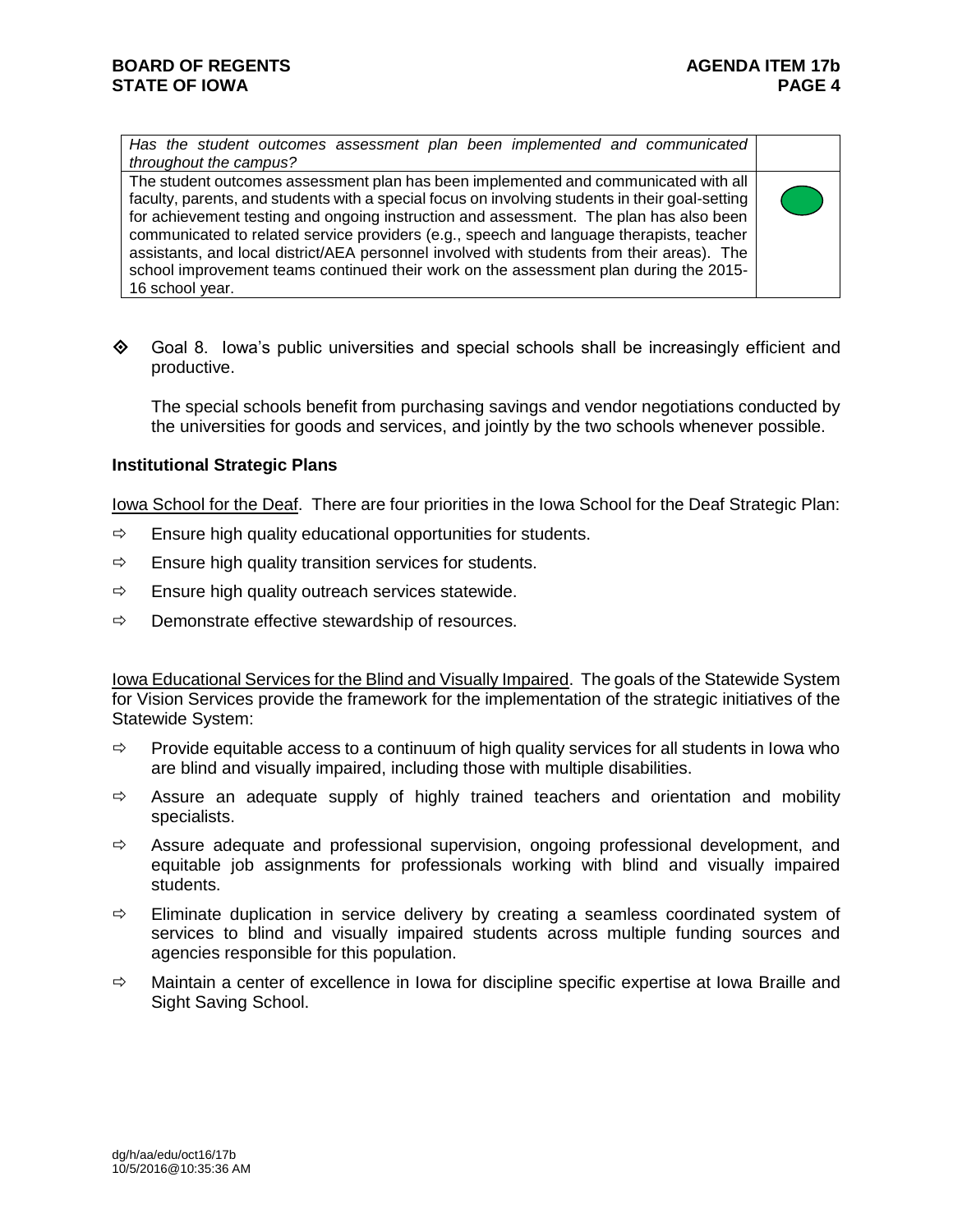### **IOWA EDUCATIONAL SERVICES FOR THE BLIND AND VISUALLY IMPAIRED Fall 2016**

| <b>GOALS</b>                                                                                                                                                                                                                                                                                                                                                                                                                                                                                                                                                                                                                                                                                                                                 | <b>ACCOMPLISHMENT</b>                                                                                                                                                                                                                                                                                                                                                                                                                                                                                                                                                                                                                                                                                                                                          |  |
|----------------------------------------------------------------------------------------------------------------------------------------------------------------------------------------------------------------------------------------------------------------------------------------------------------------------------------------------------------------------------------------------------------------------------------------------------------------------------------------------------------------------------------------------------------------------------------------------------------------------------------------------------------------------------------------------------------------------------------------------|----------------------------------------------------------------------------------------------------------------------------------------------------------------------------------------------------------------------------------------------------------------------------------------------------------------------------------------------------------------------------------------------------------------------------------------------------------------------------------------------------------------------------------------------------------------------------------------------------------------------------------------------------------------------------------------------------------------------------------------------------------------|--|
| Goal 1. The Statewide System for Vision Services, in collaboration<br>with other service providers, shall increase the availability and<br>participation in intense services in regions of the state.<br><b>Accountability Measure.</b> Trend data on the availability and<br>participation in regional services to meet the expanded core<br>curriculum needs of students who are blind or visually impaired.<br>Target. All students will have an opportunity to access regional<br>services for needs in the expanded core curriculum, as based on<br>needs assessment and Individual Education Programs.                                                                                                                                 | During the 2015-2016 school year, 40 extended learning<br>opportunities were planed and 39 held by the IESBVI staff.<br>Thirty-three opportunities where held the previous year. From<br>the 2014-2015 to the 2015-2016 school years there was a 16%<br>(423/354) increase in the number of participant registrations with<br>events held in the nine AEAs and IBSSS campus. The focus of<br>planning was to increase access in regions of the state where<br>opportunities are limited, to increase more unduplicated student<br>count participation, and to plan for integration of extended<br>learning opportunities into regular programming in the regions.                                                                                              |  |
| Goal 2. The Statewide System for Vision Services shall develop<br>and implement a process for determining and meeting the full<br>continuum of service needs including the long term residential<br>needs of students who are blind or visually impaired.<br>Accountability Measure. Trend data on the number of students<br>requiring a long term residential component with a decrease in<br>number and length of stay.<br>Target. By September 2012, a process will be in place and working<br>effectively, as measured by Individual Education Program goals<br>and services being meet, for meeting the full continuum of service<br>needs including the long term residential needs of students who are<br>blind or visually impaired. | The process was implemented more than a year before the<br>target date and has been operational for five years. Students<br>are being served effectively; the process has been used with a<br>small number of students to date. During the last year, no<br>students were placed out-of-state. Regional programs that<br>provide for more intensive services are being planned by the<br>Leadership Team for Deaf and Blind Students with the first<br>regional academy opening in the Charles City School District in<br>the 2016-2017 school year. A screening tool was developed to<br>assist IEP teams to determine whether students in the academy<br>service area need the intensive services provided by the<br>program and are appropriately referred. |  |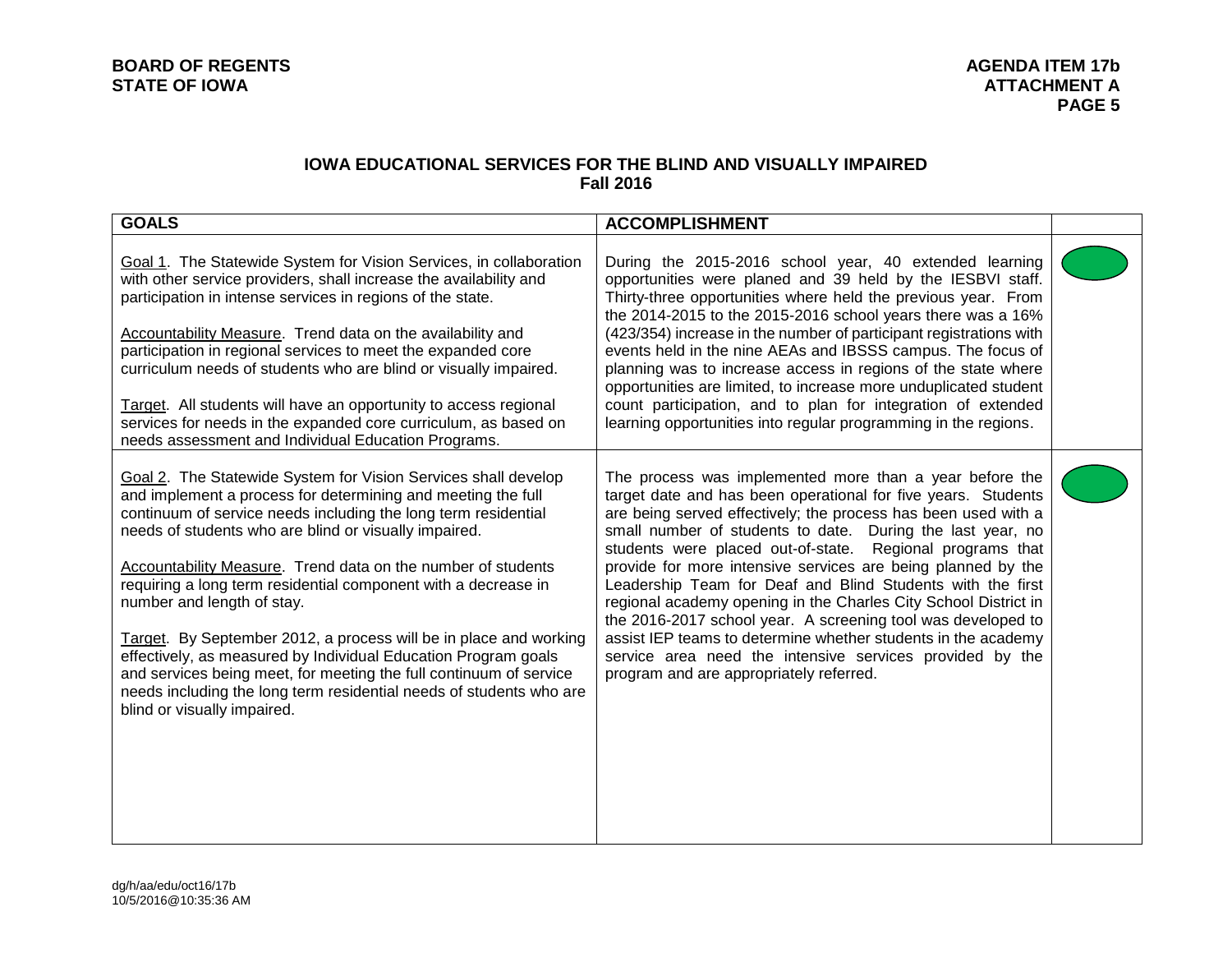# **BOARD OF REGENTS AGENDA ITEM 17b**

## **ATTACHMENT A PAGE 6**

| <b>GOALS</b>                                                                                                                                                                                                                                                                                                                                                                                                                                                                                                                                                                                     | <b>ACCOMPLISHMENT</b>                                                                                                                                                                                                                                                                                                                                                                                                                                                                                                                                                                                                                                                                                                                              |  |
|--------------------------------------------------------------------------------------------------------------------------------------------------------------------------------------------------------------------------------------------------------------------------------------------------------------------------------------------------------------------------------------------------------------------------------------------------------------------------------------------------------------------------------------------------------------------------------------------------|----------------------------------------------------------------------------------------------------------------------------------------------------------------------------------------------------------------------------------------------------------------------------------------------------------------------------------------------------------------------------------------------------------------------------------------------------------------------------------------------------------------------------------------------------------------------------------------------------------------------------------------------------------------------------------------------------------------------------------------------------|--|
| Goal 3. The Statewide System for Vision Services shall increase<br>the percent of students who by age 16 have transition plans for<br>improved post-secondary outcomes.<br>Accountability Measure. Trend data on the percent of students who<br>have transition goals and outcomes in place by age 16 including<br>appropriate measurable postsecondary goals that are annually<br>updated and based upon an age appropriate transition assessment,<br>transition services, including courses of study, that will reasonably<br>enable the student to meet those postsecondary goals, and annual |                                                                                                                                                                                                                                                                                                                                                                                                                                                                                                                                                                                                                                                                                                                                                    |  |
| IEP goals related to the student's transition service needs.<br>Target. Increase to 100% the students who have transition goals<br>and outcomes in place by age 16 including appropriate measurable<br>postsecondary goals that are updated annually and based upon an<br>age appropriate transition assessment, transition services, including<br>courses of study, that will reasonably enable the student to meet<br>those postsecondary goals, and annual IEP goals related to the<br>student's transition service needs.                                                                    | Data for this target was gathered during the 2014-2015 and<br>2015-6 school years from 38 IEPs for students who were age 14<br>and over who received only vision specific services. IESBVI staff<br>reviewed transition goal data. The latest measures indicated<br>transition goals with appropriate outcomes as required by<br>Department of Education administrative rules were in place for<br>100% of students. Areas evaluated include interests and<br>preferences (100%), transition assessments (97%, an increase<br>of 17.4 PPs from the 2013-14 school year), post-secondary<br>expectations (100%), course of study (100%), goals that support<br>post-secondary expectation (100%), and goals in all post-<br>secondary areas (100%). |  |
| Goal 4 (BOR Goal 5). The Statewide System for Vision Services<br>shall meet or exceed state academic standards for performance in<br>reading and mathematics.                                                                                                                                                                                                                                                                                                                                                                                                                                    |                                                                                                                                                                                                                                                                                                                                                                                                                                                                                                                                                                                                                                                                                                                                                    |  |
| <b>Accountability Measure.</b> Trend data on the proportion of Statewide<br>System for Vision Services students who meet or exceed state<br>academic standards in reading and mathematics.<br>Target. Increase by 15% the number of students served by the<br>Statewide System for Vision Services (in conjunction with other<br>partners) who meet or exceed state academic standards in reading<br>by 2016.                                                                                                                                                                                    | The percentage of students proficient in reading decreased by<br>4% for the 2012 to 2015 period using a three-year average.<br>The percentage of students proficient in reading increased by<br>7% during the baseline years of 2009-11 (44%) but is 8%<br>below the target of 59% for the five year period of the strategic<br>plan.                                                                                                                                                                                                                                                                                                                                                                                                              |  |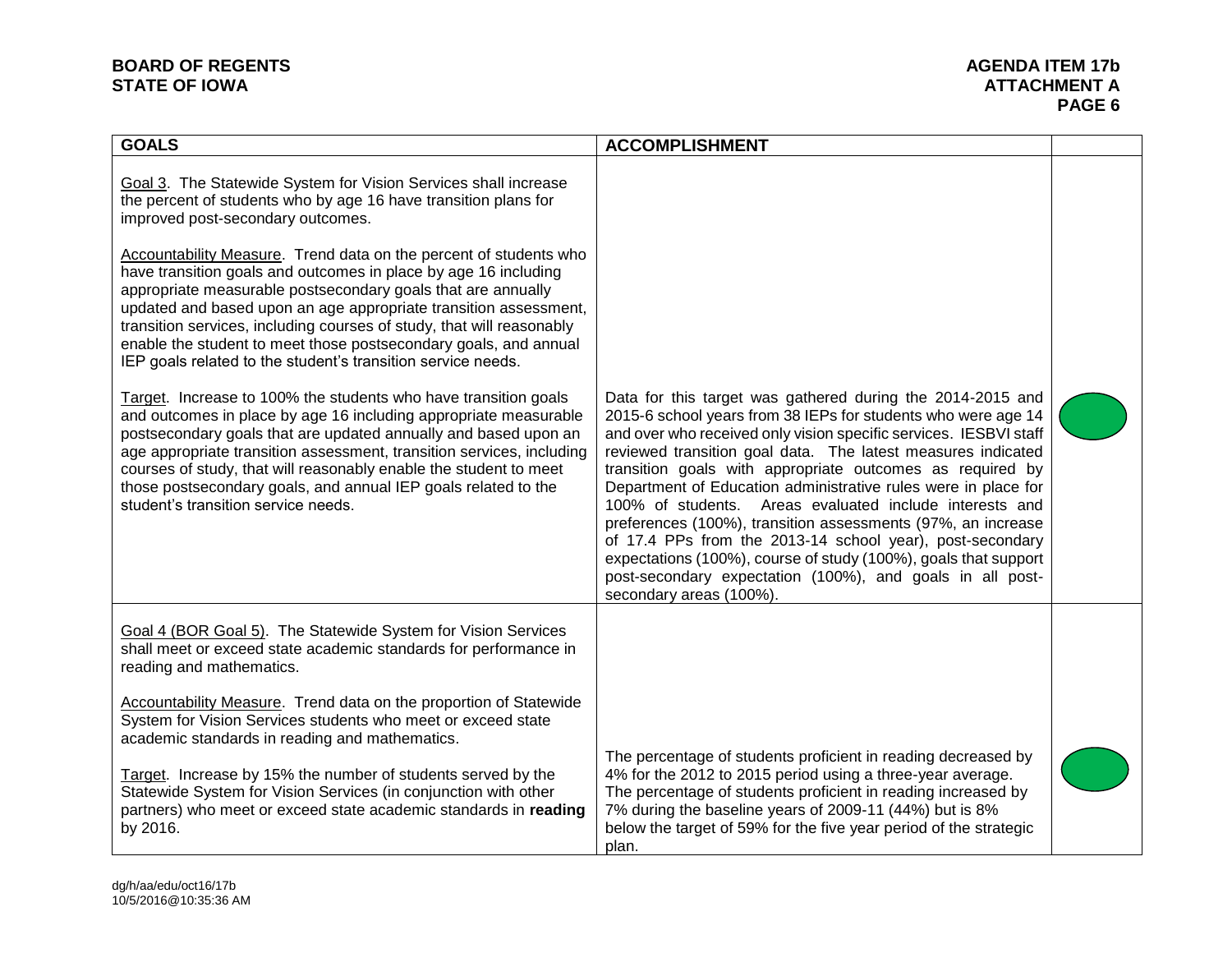# **BOARD OF REGENTS AGENDA ITEM 17b**

| Target. Increase by 15% the number of students served by the<br>Statewide System for Vision Services (in conjunction with other<br>partners) who meet or exceed state academic standards in<br>mathematics by 2016.                                                                                                                                                                                                                                                                                                    | The percentage of students proficient in mathematics increased<br>by 4% for the 2012 to 2015 period, using a three-year average.<br>The percentage of students proficient in mathematics increased<br>by 4% during the baseline years of 2009-11 (47%) but is 11<br>PPs below the target of 62% for the five year period of the<br>strategic plan.                                                                                                                                                                                                                                                                                                                                                                                                                                             |  |
|------------------------------------------------------------------------------------------------------------------------------------------------------------------------------------------------------------------------------------------------------------------------------------------------------------------------------------------------------------------------------------------------------------------------------------------------------------------------------------------------------------------------|------------------------------------------------------------------------------------------------------------------------------------------------------------------------------------------------------------------------------------------------------------------------------------------------------------------------------------------------------------------------------------------------------------------------------------------------------------------------------------------------------------------------------------------------------------------------------------------------------------------------------------------------------------------------------------------------------------------------------------------------------------------------------------------------|--|
| Goal 5 (BOR Goal 6). The Statewide System for Vision Services<br>(in conjunction with other partners will demonstrate that their<br>student outcomes assessment programs help students achieve<br>identified learning goals.<br>Accountability Measure. Trend data on the results of student<br>outcomes assessment programs served by the Statewide System<br>for Vision Services.<br>Target. By June 20, 2011, Statewide System for Vision Services, in<br>collaboration with faculty, will develop student outcomes | Student outcomes assessment plans were developed in the<br>five focus areas of achievement in reading, mathematics,<br>transition, early childhood, and expanded core curriculum. Data<br>for early childhood achievement is dependent on additional<br>work from the Iowa Department of Education and the<br>assessment for Braille literacy is no longer valid. Achievement<br>targets were established for transition. Baseline data were<br>analyzed for expanded core curriculum to establish targets.<br>Additional action steps were developed and implemented,<br>including posting documents that support the writing of quality<br>transition IEPs on the IESBVI website                                                                                                             |  |
| assessment plans for each academic program and establish targets<br>for collecting and using assessment results.                                                                                                                                                                                                                                                                                                                                                                                                       |                                                                                                                                                                                                                                                                                                                                                                                                                                                                                                                                                                                                                                                                                                                                                                                                |  |
| <b>Expanded Core Curriculum.</b> All students will have an opportunity<br>to access regional services for needs in the expanded core<br>curriculum, as based on needs assessment and Individual<br><b>Education Programs.</b>                                                                                                                                                                                                                                                                                          | Expanded Core Curriculum targets for regional activities and<br>increased participation met its target as reported in Goal 1. Baseline<br>data were gathered during the 2011-2012 school year on student<br>increased independence in the areas of the Expanded Core<br>Curriculum as reported through Individual Education Program (IEP)<br>progress monitoring. Strategies were implemented in 2013-14 to<br>improve teacher compliance with the use the ECC Screening Tool and<br>recording of that data in CRM.                                                                                                                                                                                                                                                                            |  |
|                                                                                                                                                                                                                                                                                                                                                                                                                                                                                                                        | Because the effective dates of most student IEPs cover portions of two<br>school years the data is reported over the calendar year. From<br>January 2014-February 2015 achievement data was collected on IEP<br>goals in Expanded Core Curriculum areas; Assistive Technology,<br>Compensatory, Career Education and Transition, Independent Living,<br>Orientation and Mobility, Recreation/Leisure, Sensory Efficiency, Self-<br>Determination and Social Interaction. Data indicates 80% (229/286) of<br>goals were met or progress was made in accordance with<br>achievement criteria. This compares with a goal completion rate of<br>85% for the same period the previous year. During the period the<br>number of ECC related goals reported increased from 253 to 286<br>$(+12.5\%).$ |  |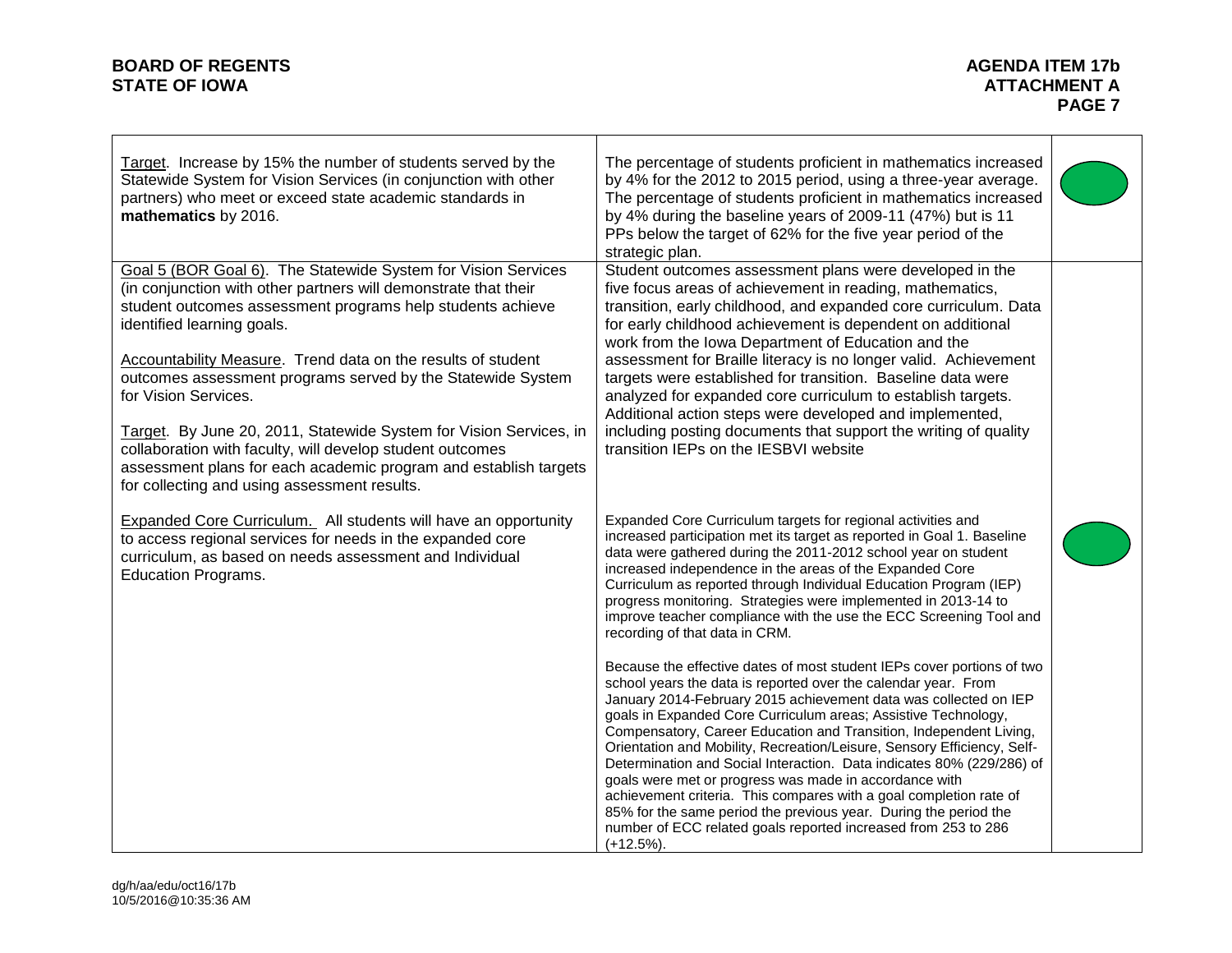|                                                                                                                                                                                                                                                                                                                                                                                                                                                                                   | Braille. The Assessment of Braille Literacy Skills (ABLS)<br>provides a summary of different skills that may be met at<br>various times and provides a way to track student progress<br>toward attaining Braille literacy skills. Baseline data were<br>gathered in May 2011 and annual progress data were gathered<br>in May 2012 and 2013. As of 2013-2014 school year, ABLS is<br>no longer used because we are transitioning to Unified English<br>Braille Code. ABLS was designed to measure proficiency in<br>the English Braille Code. Changes in the code under UEB<br>have now invalidated the use of the ABLS assessment which<br>has not been normed to assess the UEB. No substitute<br>assessment has been identified for field use. |  |
|-----------------------------------------------------------------------------------------------------------------------------------------------------------------------------------------------------------------------------------------------------------------------------------------------------------------------------------------------------------------------------------------------------------------------------------------------------------------------------------|---------------------------------------------------------------------------------------------------------------------------------------------------------------------------------------------------------------------------------------------------------------------------------------------------------------------------------------------------------------------------------------------------------------------------------------------------------------------------------------------------------------------------------------------------------------------------------------------------------------------------------------------------------------------------------------------------------------------------------------------------|--|
|                                                                                                                                                                                                                                                                                                                                                                                                                                                                                   | Early Childhood                                                                                                                                                                                                                                                                                                                                                                                                                                                                                                                                                                                                                                                                                                                                   |  |
|                                                                                                                                                                                                                                                                                                                                                                                                                                                                                   | Early Childhood and early intervention remain primary areas of<br>focus and measurement for student outcomes assessment. As<br>of the 2015-2016 school year, targets have not been<br>established. The Iowa Department of Education has not<br>developed a method for analyzing information gathered from<br>the Early Childhood Outcomes (ECO) survey.                                                                                                                                                                                                                                                                                                                                                                                           |  |
| Goal 6 (BOR Goal 8). Iowa Braille and Sight Saving School and<br>the Statewide System for Vision Services shall be increasingly<br>efficient and productive.<br>Accountability Measure. Inter-institutional efficiencies and cost-<br>savings resulting from collaborative initiatives within and between<br>the Regent institutions.<br>Target. By January 1, 2011, the Board Office and institutions will<br>define accountability measures, set a baseline of performance, and | The Special Schools have accomplished greater efficiency in<br>the leadership to the organization through the sharing of a<br>superintendent, assistant administrator, and director of<br>extended learning and consolidation of two separate business<br>functions to a combined business service including moving to<br>one business director. As of August 2015, a third regional<br>director was hired to supervise staff at the academy in Charles<br>City and itinerant staff from IESBVI in AEA 267 and Keystone<br>AEA. The Special Schools benefit from purchasing savings<br>and vendor negotiations conducted by the universities for                                                                                                  |  |
| establish targets for inter-institutional efficiencies and cost savings.                                                                                                                                                                                                                                                                                                                                                                                                          | goods and services. Shared enterprise resource planning<br>software has been implemented to create efficiencies for<br>business services, improve communication between the<br>agencies, and allow for future collaboration and efficiencies<br>with human resources support and services.                                                                                                                                                                                                                                                                                                                                                                                                                                                        |  |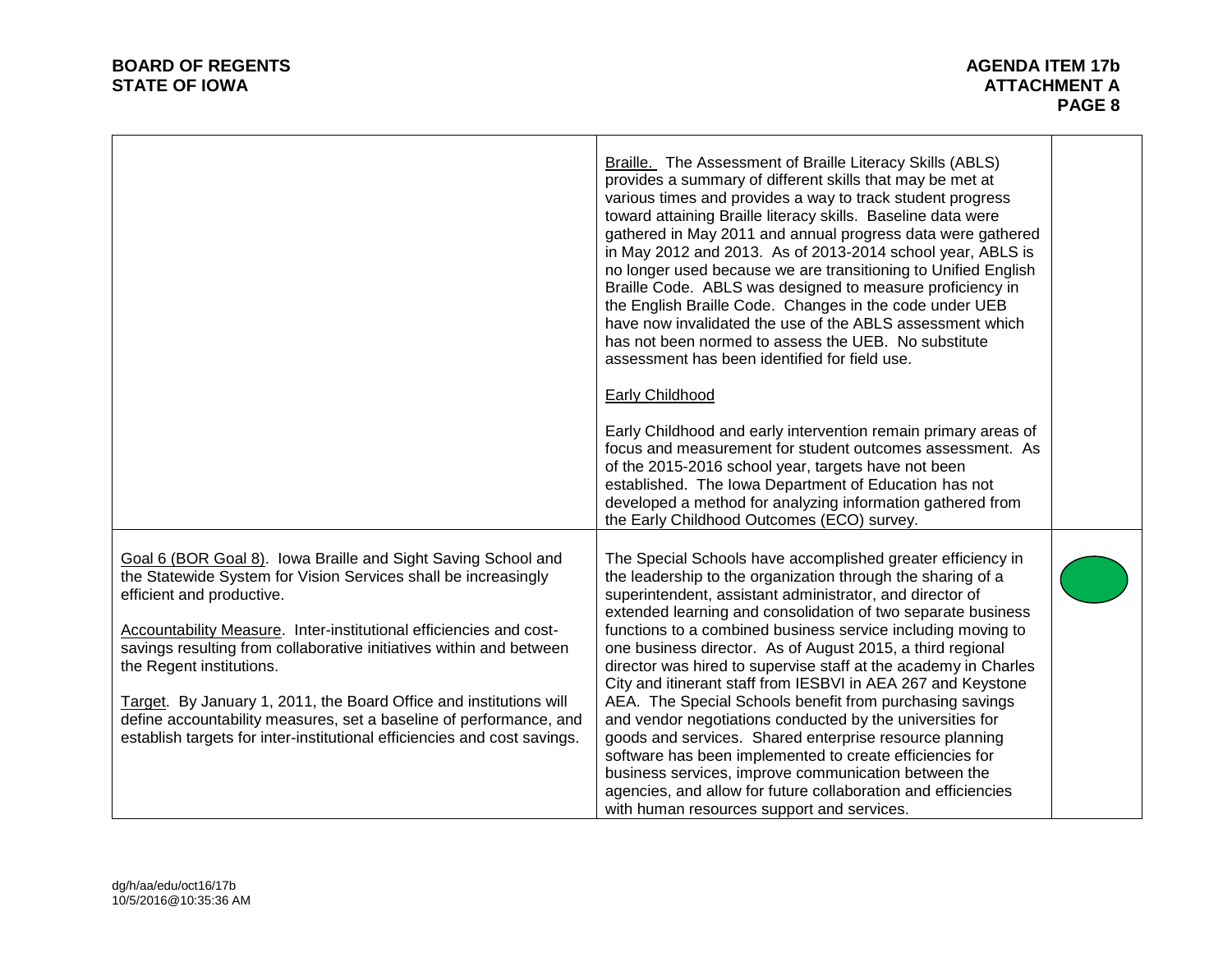### **IOWA SCHOOL FOR THE DEAF Fall 2016**

| <b>GOALS</b>                                                                                                                                                                                                                                                                                                                                                                                                                                                       | <b>ACCOMPLISHMENT</b>                                                                                                                                                                                                                                                                                                                                                                                                                                       |  |
|--------------------------------------------------------------------------------------------------------------------------------------------------------------------------------------------------------------------------------------------------------------------------------------------------------------------------------------------------------------------------------------------------------------------------------------------------------------------|-------------------------------------------------------------------------------------------------------------------------------------------------------------------------------------------------------------------------------------------------------------------------------------------------------------------------------------------------------------------------------------------------------------------------------------------------------------|--|
| Goal 1 (BOR Goal 5). The lowa School for the Deaf shall meet or<br>exceed state academic standards in reading and mathematics.<br>Accountability Measure. Trend data on the proportion of Iowa<br>School for the Deaf students who meet or exceed state academic<br>standards (proficiency) in reading and mathematics. Assessment<br>data are from the Iowa Assessments (formerly the Iowa Test of<br>Basic Skills and the Iowa Test of Educational Development). |                                                                                                                                                                                                                                                                                                                                                                                                                                                             |  |
| Target. The lowa School for the Deaf shall increase by 15% the<br>number of students who meet or exceed state academic standards<br>in reading by 2016.                                                                                                                                                                                                                                                                                                            | Student proficiency in reading decreased by 3 PPs from 23.8%<br>in 2015 to 20.7% in 2016. The number of students determined<br>to be proficient in grades 3 through 8, and grade 11 decreased<br>from 12 to 5 from a total of 50 assessed. Using a three-year<br>average, the percentage of students proficient in reading is<br>20.7% which is 14.3 PPs below the target of 35% for the five-<br>year period of the strategic plan.                        |  |
| Target. The lowa School for the Deaf shall increase by 15% the<br>number of students who meet or exceed state academic standards<br>in mathematics by 2016.                                                                                                                                                                                                                                                                                                        | Student proficiency in mathematics decreased by 4.6 PPs from<br>33.5% in 2015 to 28.9% in 2016. The number of students<br>determined to be proficient in grades 3 through 8, and 11,<br>decreased from 17 in 2014 to 9 in 2015 from a total of 50<br>assessed. Using a three-year average, the percentage of<br>students proficient in mathematics is 28.9% which is 14.1 PPs<br>below the target of 43% for the five-year period of the strategic<br>plan. |  |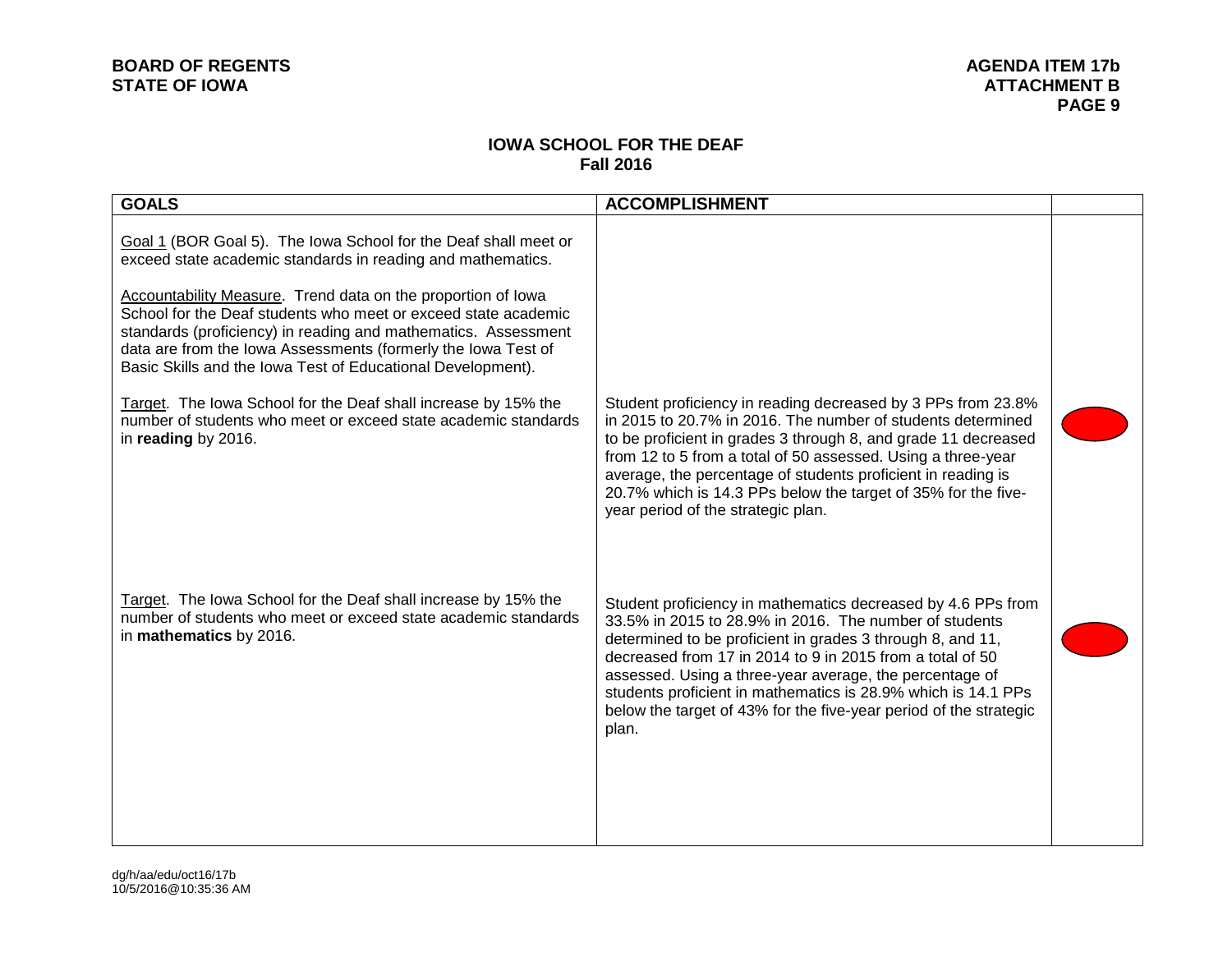# **BOARD OF REGENTS**<br> **BOARD OF REGENTS**<br> **BOARD OF IOWA**<br> **ATTACHMENT B**

| <b>GOALS</b>                                                                                                                                                                                                                                                                                                                                                                                                                                                                                                                                                                                                                                                                                                                                                                                                                                                                                                                        | <b>ACCOMPLISHMENT</b>                                                                                                                                                                                                                                                                                                                                                                                                                                                                                                |  |
|-------------------------------------------------------------------------------------------------------------------------------------------------------------------------------------------------------------------------------------------------------------------------------------------------------------------------------------------------------------------------------------------------------------------------------------------------------------------------------------------------------------------------------------------------------------------------------------------------------------------------------------------------------------------------------------------------------------------------------------------------------------------------------------------------------------------------------------------------------------------------------------------------------------------------------------|----------------------------------------------------------------------------------------------------------------------------------------------------------------------------------------------------------------------------------------------------------------------------------------------------------------------------------------------------------------------------------------------------------------------------------------------------------------------------------------------------------------------|--|
| Goal 2 (BOR Goal 5). The Iowa School for the Deaf shall identify<br>and adopt additional tools, professional development, and<br>instructional strategies to motivate reluctant and struggling readers.<br><b>Accountability Measure.</b> Trend data of annual reading gains for<br>students specifically identified as struggling readers. Struggling<br>readers are defined as those not meeting state proficiency<br>standards.<br>Target. The lowa School for the Deaf shall increase reading<br>achievement by at least 50% annually for identified struggling<br>readers. The target will be measured using the national standard<br>score average yearly growth plus a half year gain in order to close<br>the reading gap.                                                                                                                                                                                                  | For 2015-16, 16 students met the criteria of 1.5 years growth<br>representing 53% of the 30 struggling readers. This is an<br>increase from 2015 when 47% of struggling readers met the<br>1.5 year criterion. Using a three-year average, the percentage<br>meeting the criterion increased by 1.8 PPs from 55.7% in 2013-<br>15 to 57.4% in 2014-16. This is 12.4 PPs over the target<br>criterion established at 45% for the five year period of the<br>strategic plan.                                           |  |
| Goal 3 (BOR Goal 6). The Iowa School for the Deaf shall<br>demonstrate that ISD student outcomes assessment enhances<br>teaching, helps students achieve identified learning goals, and<br>results in program improvement.<br>Accountability Measure. Summative and formative testing results<br>are used to demonstrate student outcomes. Results are reported in<br>the three year evaluations, IEPs, and on the ISD report cards.<br>Documented and revised strategies for identified student learning<br>goals are recorded on teacher lesson plans and in the IEP progress<br>monitoring. Postsecondary plans and resources are documented in<br>each student's Exit IEP. The ISD Action Plan documents evidence<br>of progress toward ongoing program improvements as described in<br>the Iowa School Improvement Mode.<br>Target. By 2016, student IEP achieve goals will be increased by<br>7% over the 2011-2012 baseline. | This target focuses on increased independence through<br>achievement of Individual Education Program (IEP) goals in the<br>areas of expressive language. The baseline for measuring<br>growth was established in 2011-2012 with expressive language<br>achievement of 83.7%. For the 2015-16 school year,<br>expressive language attainment was 73%, an increase of 5<br>PPs from the kn14-15 school year. However, this is 17.7 PPs<br>below the target of 90.7% for the five-year period of the<br>strategic plan. |  |